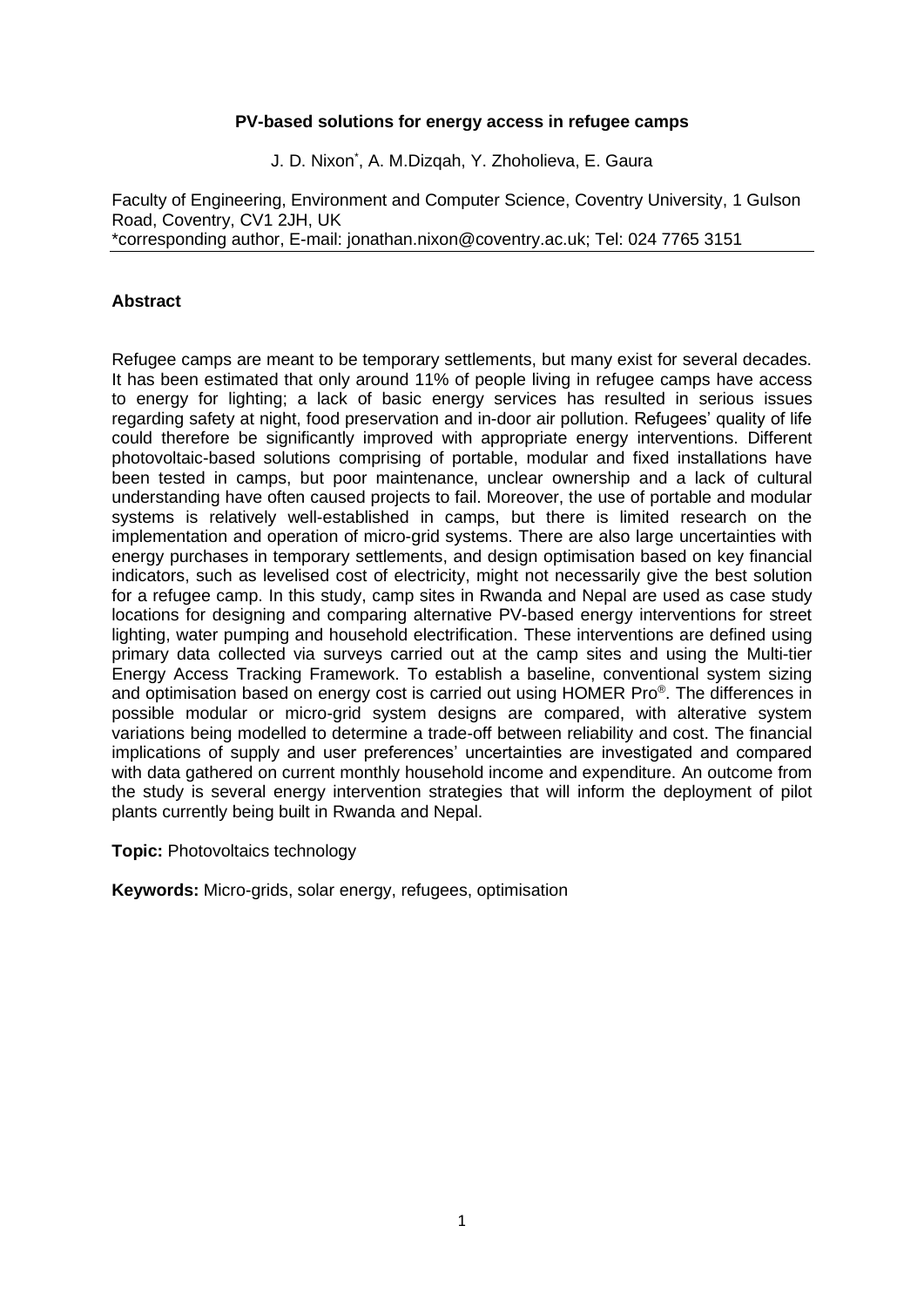## **1. Introduction**

In 2014, the number of forcibly displaced people was around 55 million and the average time spent as a refugee was 17 years. By 2016, this had increased to 65.6 million people. with 20 people being forced to leave their homes ever minute [1]. Where electricity is available in camps, it is typically only available for a few hours a day and provided by expensive and inefficient diesel gensets. This is further compounded by poor housing in camps being unfit for habitation and requiring high amounts of energy for heating and/or cooling [2]. As sites are meant to be temporary, they are often hastily put together to respond to a crisis; food, sanitation and shelter are the immediate issues that need to be addressed. Energy infrastructure is, therefore, usually non-existent or poorly implemented. Moreover, there is often a lack of funding for energy interventions, as these are typically long-term investments and considered unsuitable for emergency aid needs

Another major concern in refugee camps is the use of biomass in inefficient cook stoves, which exposes users to indoor air pollutants and cause serious health problems: around 20,000 premature deaths a year are estimated to occur due to indoor air pollution [3]. Fires caused by kerosene lamps and candles are a frequent problem [ibid.]. A lack of fuel for cooking has resulted in many families either missing meals or eating under cooked food. Women and girls often bear the greatest burden of these problems, being intimidated and/or attacked when out collecting firewood or on unlit streets [4]. There are also issues of food preservation in temporary settlements [5].

Energy interventions in camps have taken many forms. Off-grid solar photovoltaic (PV) systems—where there is an abundance of solar energy—can play a pivotal role in addressing poverty reduction by providing energy for critical services, such as food preservation, medical facilities, water pumping, emergency communications, and street and house lighting. Different engineered PV solutions for camps comprise of small and large portable systems for quick deployment, modular components for fixed installations and longterm micro-grids. PV-based micro-grids have been reported to reduce significantly monthly household expenditure on phone charging and lighting [6]. Whilst guidelines for the use of portable and modular systems to provide emergency relief are relatively well established, there is limited research guiding best practice on the implementation and operation of microgrid systems in refugee camps [7]. Moreover, there are a range of renewable energy technologies that can form hybrid systems that may be more suitable to meet the local needs of refugee camps. The most recent developments in this area are in Jordan's Za'atari and Azraq refugee camps, where, in 2017, the first large-scale PV systems were implemented.

Despite numerous energy interventions being attempted in camps, a number of projects have been unsuccessful. Lahn and Grafham [3] review a number of example energy projects in refugee camps, highlighting that a lack of social and cultural understanding and poor maintenance are often major causes of project failures. The UNHCR, the United Nations Refugee Agency, outlined a strategy for safe access to fuel and energy given the problems that have arisen. They highlight the paucity of data on energy use in camps and outline the requirement for need assessments, feasibility studies and stakeholder consultations [8]. The UNHCR has also now moved away from distribution models based on handouts (as they have sometimes led to issues such as the reselling of products, tensions with neighbouring communities and implementation of foreign products that are not accepted and utilised) and are now looking at market-based interventions, such as loans or credits.

This study aims to compare the economic feasibility of a range of PV-based solutions for camps and investigate the potential trade-off between supply reliability and cost, as refugees maybe willing to sacrifice accessibility for cheaper alternative energy solutions.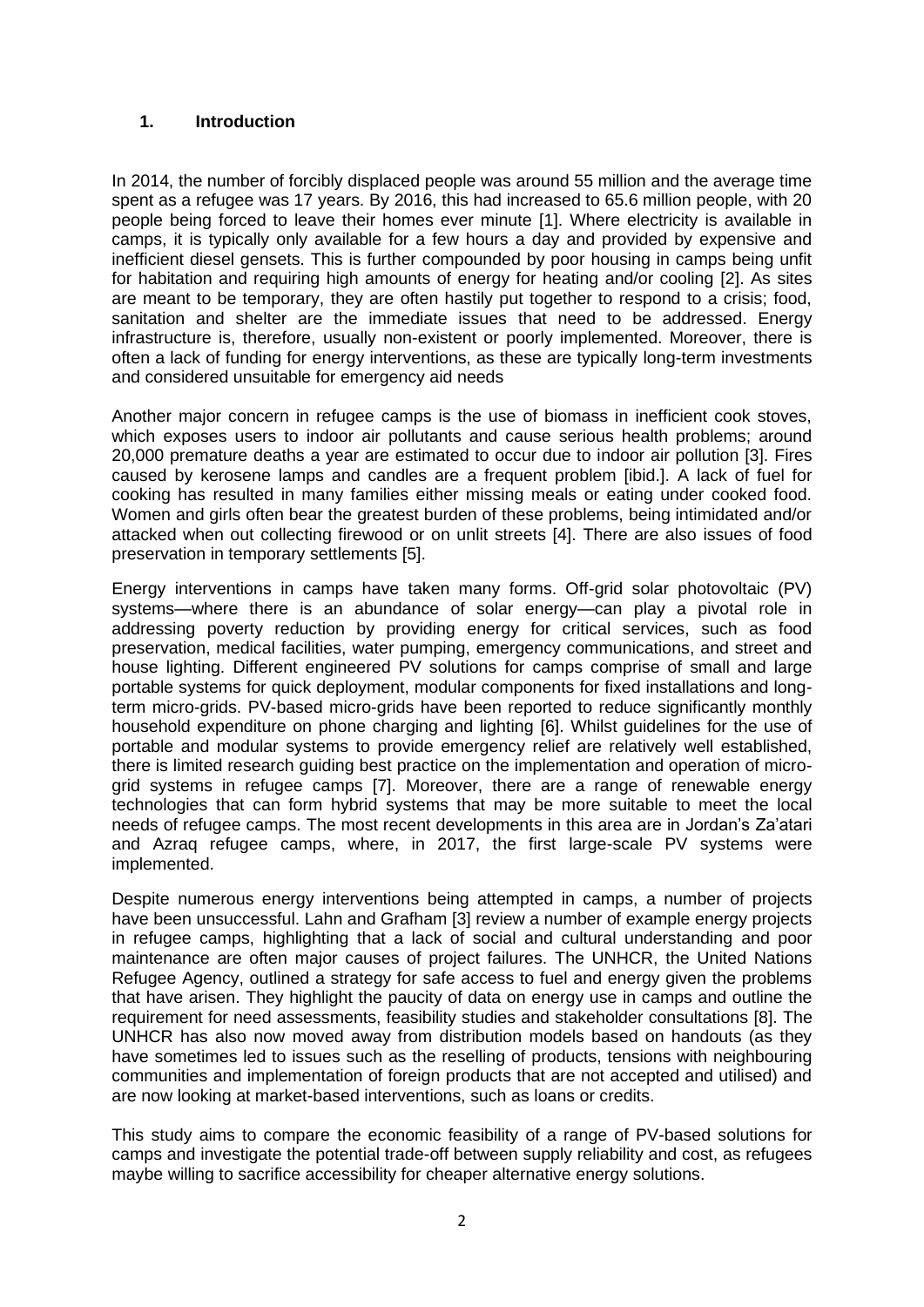# 2. **Methodology**

The paper focuses on comparing solar home system (SHS) and micro-grid solutions based on PV. Two SHS and three micro-grid scenarios are considered for two case study locations: Rwanda and Nepal, incorporating temporary settlement locations for both refugees and internally displaced people. The Global Tracking Framework, outlined by the Energy Sector Management Assistance Program (ESMAP) [9], is used to establish an energy profile for households in a camp setting. Whilst the framework is not specific to refugee camps, it can be used to develop energy profiles for regions where there is no energy supply or existing usage data. For example, the framework defines the amount and duration of energy supplied to meet minimum standards. The framework also outlines targets for cooking, heating and community facilities.

Each scenario is simulated using HOMER Pro, which is a software tool that allows a variety of grid and off-grid renewable energy systems to be modelled using site-specific meteorological and cost data. HOMER runs a number of simulations to determine the ideal combination of systems components and component sizes to minimise the levelised cost of energy (LEC) and overall net present value. The reliability of the systems is investigated in terms of capacity shortage versus unit cost of energy and total system cost. Capacity shortage is defined in HOMER Pro as the total annual shortfall that occurs between required operating capacity and actual operating capacity. Economies of scale are not taken into account so gains in LEC are purely based on micro-grid design and control improvements.

# **3. Case study locations: Nyabiheke (refugee camp) and Uttargaya (internally displaced people)**

Nyabiheke refugee camp is located in Rwanda's Eastern Province. Formed in 2005, the camp contains 15,882 refugees and 2787 households. The camp is located in one of Rwanda's sunniest regions, receiving around 4.8 to 5.5 kWh/m<sup>2</sup> day [10]. Located near the equator, Rwanda's daylight hours are relatively constant being from around 6 a.m. to 6 pm throughout the year. The camp does not have a grid connection and even if it did, household electricity tariffs in Rwanda can be very high—around \$0.24/kWh—due to a reliance on oilfired power plants. This is significantly higher than other countries such as Uganda, Burundi, Kenya, Tanzania were electricity tariffs are around 0.10 to 0.12 \$/kWh [11]. The high cost of electricity impedes investment and growth and makes energy supply unaffordable for many. PV/hybrid micro-grids could therefore be more cost-effective and affordable solutions for rural sub-Saharan Africa regions [12].

In Nepal in 2015, a major earthquake left thousands of people homeless. Uttargaya Rural Municipality was one of the most affected areas within the Rasuwa district displacing around 2,000 household who were relocated to lower parts of the district and to the neighboring Nuwakot district. In 2018, around 2380 people still lived in informal settlements in Nuwakot District.

# **3.1 Energy demand**

To achieve a tier 3 level of energy access, as defined in the global tracking energy access framework, a household requires a minimum supply of 1 kWh per day, and energy available for at least 8 hours a day including 3 hours at night. This would be enough to provide power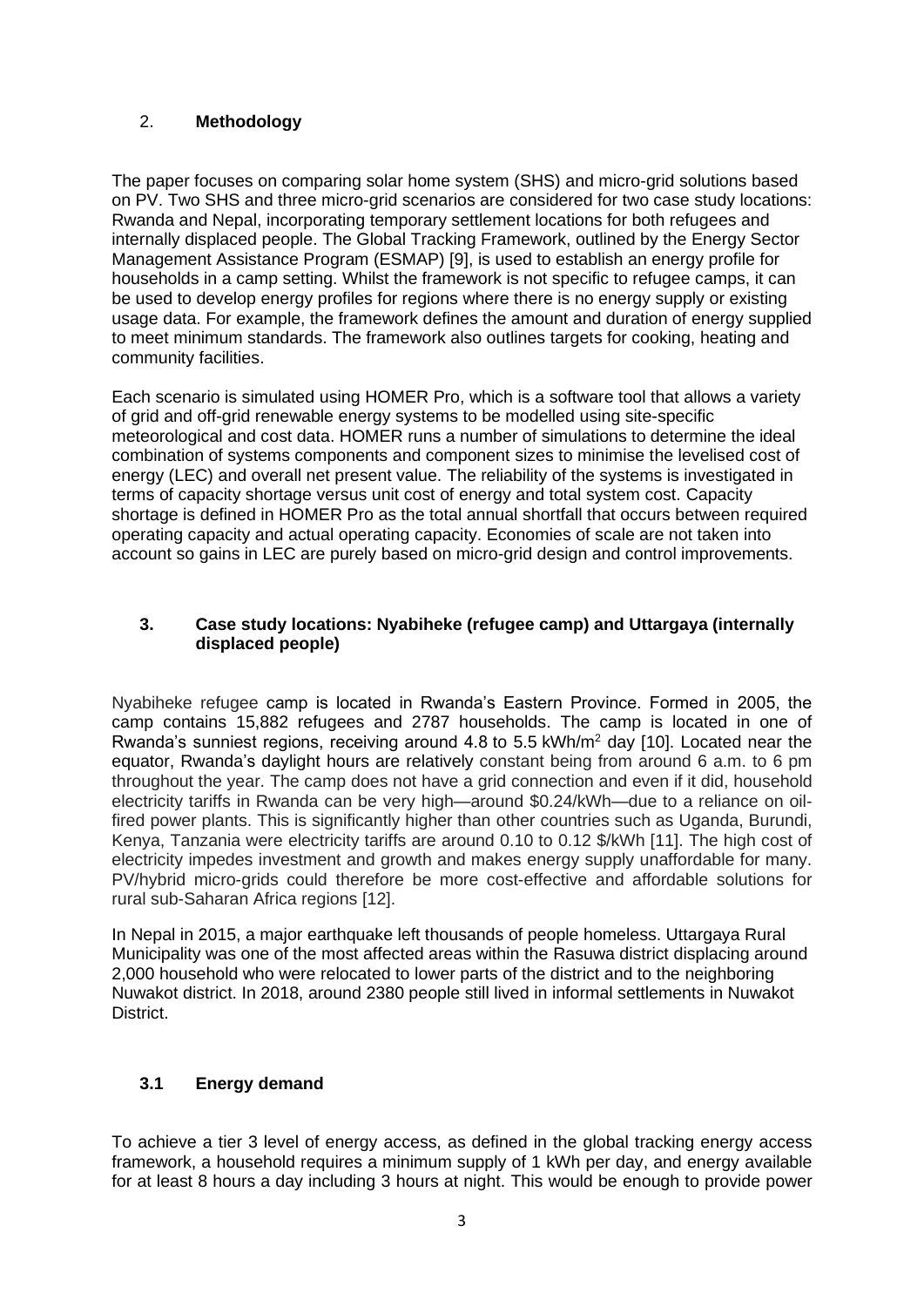for indoor lighting, a fan and phone charging. Similarly, a tier 3 community institution requires a minimum of 1 kWh per day for 50% of the working hours.

Tier 3 street lighting is defined as a minimum coverage of 50% of a neighbourhood, functioning for at least 50% of night hours. A 40 W LED streetlight is assumed to cover an area of 162  $m<sup>2</sup>$  from a height of 9 m. With a recommended average area per refugee being specified by UNHCR as at least 35  $m^2$  [13], 0.12 kWh/day/household is required for street lighting.

Water requirement in the camp is defined as a minimum of 20 litres per person per day, with 1 tap being available to serve 80 people (i.e. 100 litres per household assuming 5 people per home) [2]. Water is assumed to be available at a depth 10 m and that a bore hole already exists at the site. Therefore, 0.0056 kWh/day/household is needed to pump water at a differential head of 10 m using a 60% efficient pump and 80% efficient motor. The energy requirements assumed for refugee households are summarised in Table 1 and expected energy demand profiles associated with a single household are shown in Figure 1.

**Table 1:** Energy requirements for tier 3 household electricity, communal building and street lighting.

| <b>Constraints</b>              | Capacity                        | Duration                                  |
|---------------------------------|---------------------------------|-------------------------------------------|
| Household electricity supply    | $\geq$ 1 kWh/day                | $\geq$ 8 hrs/day inc. 3 hrs/night (18:00- |
|                                 |                                 | 21:00                                     |
| Communal building (e.g. school) | $\geq$ 1 kWh/day                | $\geq$ 50% of the working hours           |
| Street lighting                 | $\geq 50\%$ coverage;           | $\geq$ 50% night hrs/day                  |
|                                 | 0.12 kWh/day/household          |                                           |
| Water pumping                   | $\geq$ 0.0056 kWh/day/household | Deferrable                                |



Figure 1: Assumed energy demand profile for household electricity, a single communal building and street lighting and water pumping per household.

#### **3.2 Location costs**

The financial assumptions for the two case study locations are shown in Table 1.

| <b>Table 1:</b> System economics |        |       |  |  |  |  |
|----------------------------------|--------|-------|--|--|--|--|
| Component costs                  | Rwanda | Nepal |  |  |  |  |
| Solar PV panel (\$/kW)           | 600    | 500   |  |  |  |  |
| Inverter (\$/kW)                 | 600    | 500   |  |  |  |  |
| Battery (\$/kWh)                 | 190    | 180   |  |  |  |  |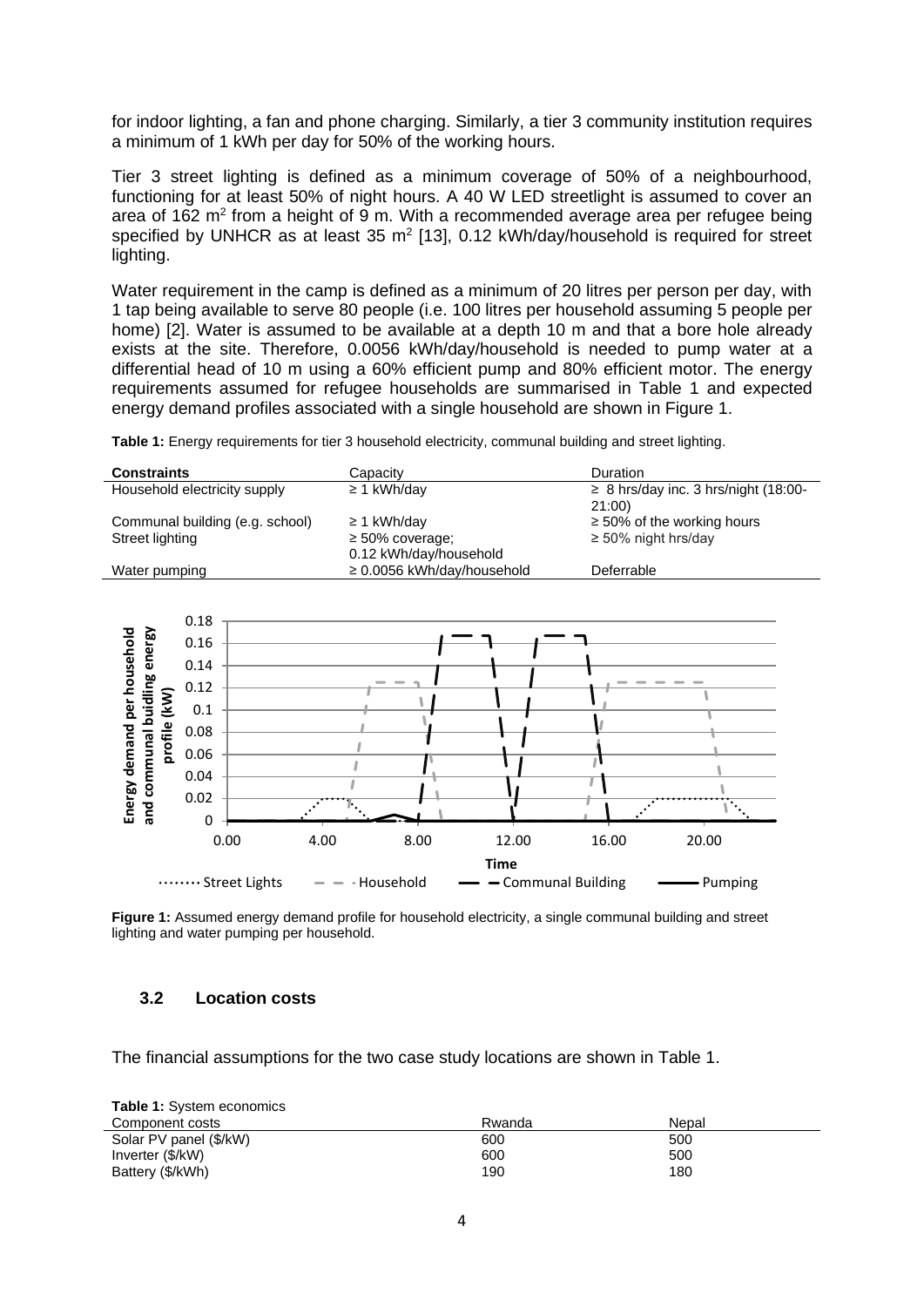| Balance of system (BoS) (\$/kW)                    | 500  | 400  |
|----------------------------------------------------|------|------|
| Transmission and distribution <sup>a</sup> (\$/km) | 5000 | 5000 |
| Genset (\$/kW)                                     | 350  | 250  |
| Cost of diesel fuel (\$/l)                         | 1.2  | 0.8  |
| Nominal discount rate (%)                          |      |      |
|                                                    |      |      |

 $\overline{a}$  Cabling distance for transmission and distribution for 3.125 metres per household.

## **3.3 PV-based scenarios**

In this study, five alternative scenarios are outlined and analysed. Initially, systems are sized to prevent any capacity shortfall throughout the year.

### *Scenario 1: Solar home system*

A solar home system comprising of PV and lead acid batteries to provide tier 3 household electricity only.

*Scenario 2: Solar home system + 1 street light*

A PV panel and lead acid battery is used to provide tier 3 household electricity and power a single 40 W streetlight for 6 hours.

### *Scenario 3: Micro-grid supplying 80 homes*

A micro-grid comprising of PV and battery and/or a diesel genset to provide 80 homes with tier 3 energy access.

*Scenario 4: Micro-grid supplying 80 homes, 40 streetlights, 1 communal building and water pumping*

A micro-grid comprising of PV and battery and/or a diesel genset to provide 80 homes with tier 3 energy access, water and tier 3 street lighting. A single tier 3 communal building is also considered. An overview of the system is shown in Figure 2.



**Figure 2:** System schematic for scenario 4.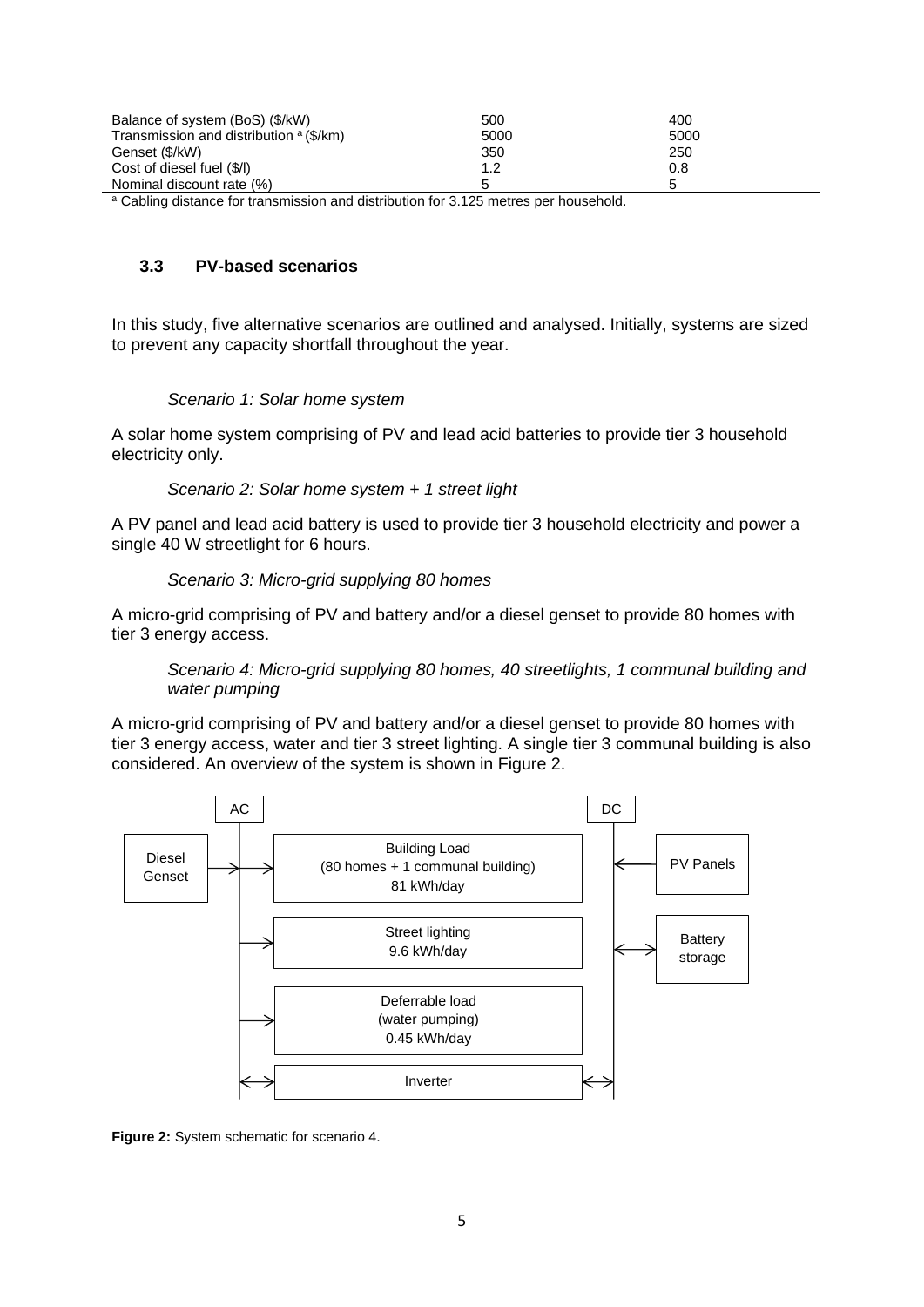#### *Scenario 5: Micro-grid supplying 2800 homes, 1400 streetlights, 35 communal buildings and water pumping*

A micro-grid comprising of PV and battery and/or a diesel genset to provide the entire Nyabiheke refugee camp with tier 3 household electricity and street lighting. An additional 35 communal buildings are also assumed.

## **4. Results and discussion**

The optimised levelised energy costs (LEC) for each scenario and the resulting system designs for Rwanda are shown in Table 2. In comparison to solar home systems (scenarios 1 and 2), which are often used in these types of settings, a micro-grid PV-based system (scenario 3-5) could reduce energy costs by around 20%. For a household using around 1 kWh per day, the monthly energy cost based on these LEC values is approximately \$12.5- 15. Refugee household incomes in the area are around 50,000 RWF (60 US\$) [14], and so this is a significant and challenging amount for a refugee to pay, so alternative cheaper solutions and distribution models are still needed.

| Scenario   | PV    | Genset | <b>LA Battery</b> | Inverter    | <b>LEC</b> | Capital cost              |
|------------|-------|--------|-------------------|-------------|------------|---------------------------|
|            | kW    | kW     | kWh               | kW          | \$/kWh     | \$                        |
| Scenario 1 | 0.572 | na     | $\overline{4}$    | 0.146       | 0.516      | 1477                      |
| Scenario 2 | 0.896 | na     | 4                 | 0.189       | 0.489      | 1859                      |
| Scenario 3 | 35.7  | 11     | 138               | 11          | 0.413      | 77150                     |
| Scenario 4 | 40.4  | 13     | 154               | 12.8        | 0.413      | 87198                     |
| Scenario 5 | 138   | 450    | 249               | 61.8        | 0.4        | 437956                    |
|            |       |        | Production        | Consumption |            | <b>Excess electricity</b> |
|            |       |        | kWh/year          | kWh/year    |            | kWh/year                  |
| Scenario 1 |       |        | 839               |             | 365        | 393                       |
| Scenario 2 |       |        | 1313              |             | 452        | 762                       |
| Scenario 3 |       |        | 52,281            | 29,200      |            | 19,516                    |
| Scenario 4 |       |        | 59,278            | 33,070      |            | 22,030                    |
| Scenario 5 |       |        | 1,314,408         | 1,157,440   |            | 142,053                   |

**Table 2:** Results for the five scenarios showing optimised component capacities to achieve a minimised cost of electricity in Rwanda.

The results show that a significant excess of electricity is wasted due to a lack of load shedding and systems being sized in order to have no capacity shortfall. The sensitivity of the costs in relation to a system designed with a specific capacity shortage are shown in Figure 3a-b for scenarios 1 and 4, highlighting the potential cost savings that can be achieved. For scenario 1, the LEC for Rwanda could be reduced from 0.516 to 0.4 \$/kWh. In Nepal, where there is less sunshine, a larger PV system is required, but due to lower component costs, LEC values were found to be lower, ranging from 0.426 to 0.358 \$/kWh for different capacity shortages. Figure 3a, shows that a 15% capacity shortage appears to be the ideal design point for a solar home system in Rwanda, achieving the lowest LEC of 0.4 \$/kWh; in Nepal, a 10% capacity shortage results in the lowest LEC. An increase in capacity shortage also reduces the total capital cost; however, diminishing financial benefits are observed. For the micro-grid (Figure 3b), a similar capacity shortage of around 15% provides a suitable trade-off between supply reliability and cost. Whilst significant cost savings can be achieved with designed capacity shortage, tier 3 energy access would not be consistently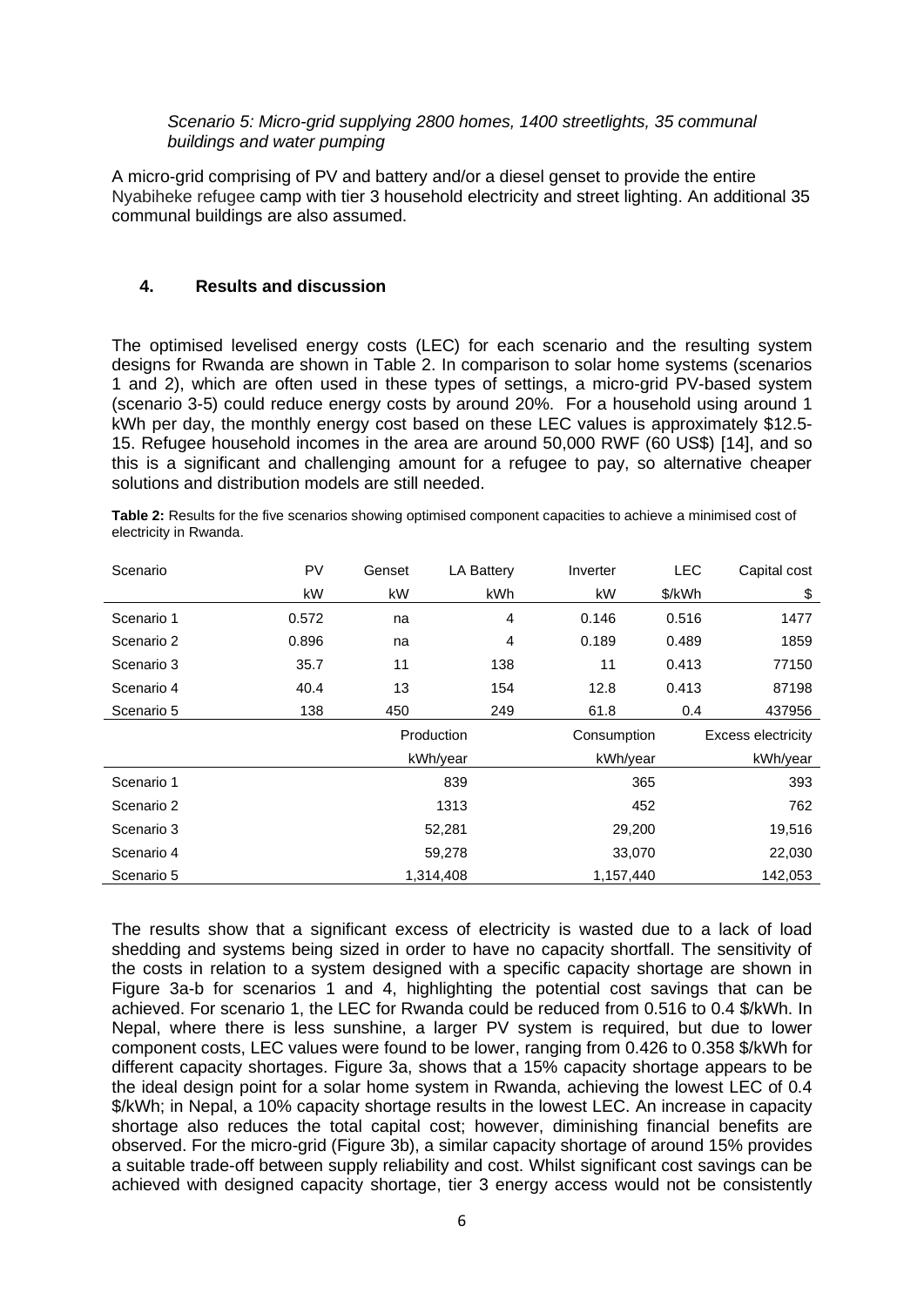provided throughout the year to camp households. An appropriate energy management system would have to be carefully designed so that critical systems or systems of a high priority were still powered when capacity shortage periods were encountered. Results for a micro-grid system in Nepal are not shown as a diesel genset with a very small PV-battery backup system would be preferable due to the assumed lower cost of diesel fuel (see table 1) providing a LEC of only 0.31 \$/kWh.



**Figure 3a-b:** (a) Scenario 1's and (b) scenario 4's costs vs capacity shortage (Pareto front).

Further work needs to include fluctuating diesel fuel prices and time-step and day-to-day variabilities. Inclusion of these variables could further increase LEC values, which are already significantly high in comparison to commercial utility-scale systems where levelised energy costs of around 10 \$/kWh are expected [15]. The batteries form the majority of the capital costs (around 70-75% for zero capacity shortage) for both the SHS and micro-grid scenarios, suggesting that this is where research needs to focus to achieve financial and efficiency gains in these types of systems. For example, the battery pack size can be reduced by employing load identifying and shedding algorithms along with intelligent energy management strategies. Economies of scale also need to be considered as this could significantly reduce the capital and operational expenditures.

## **5. Conclusion**

Solar home systems are solutions that can be deployed in temporary settlements for energy generation relatively easily. This study suggests, however, that they cannot provide a tier 3 level of energy access (1 kWh/day with a supply for a minimum of 8 hours including 3 hours at night) consistently and at a competitive price. A PV-based micro-grid for refugee camps in Rwanda could reduce energy costs in comparison to an overreliance on diesel generators; however, diesel gensets appear to be still an important option for Nepal. Whilst the financial costs established are very sensitive to the assumptions that have been made, they do suggest that subsidies and other incentives are still required to increase market uptake of solar home system and PV-based micro-grids in displace population settlements.

#### **Acknowledgements**

The authors would like to acknowledge the assistance of Practical Action and financial support from RCUK (EP/P029531/1).